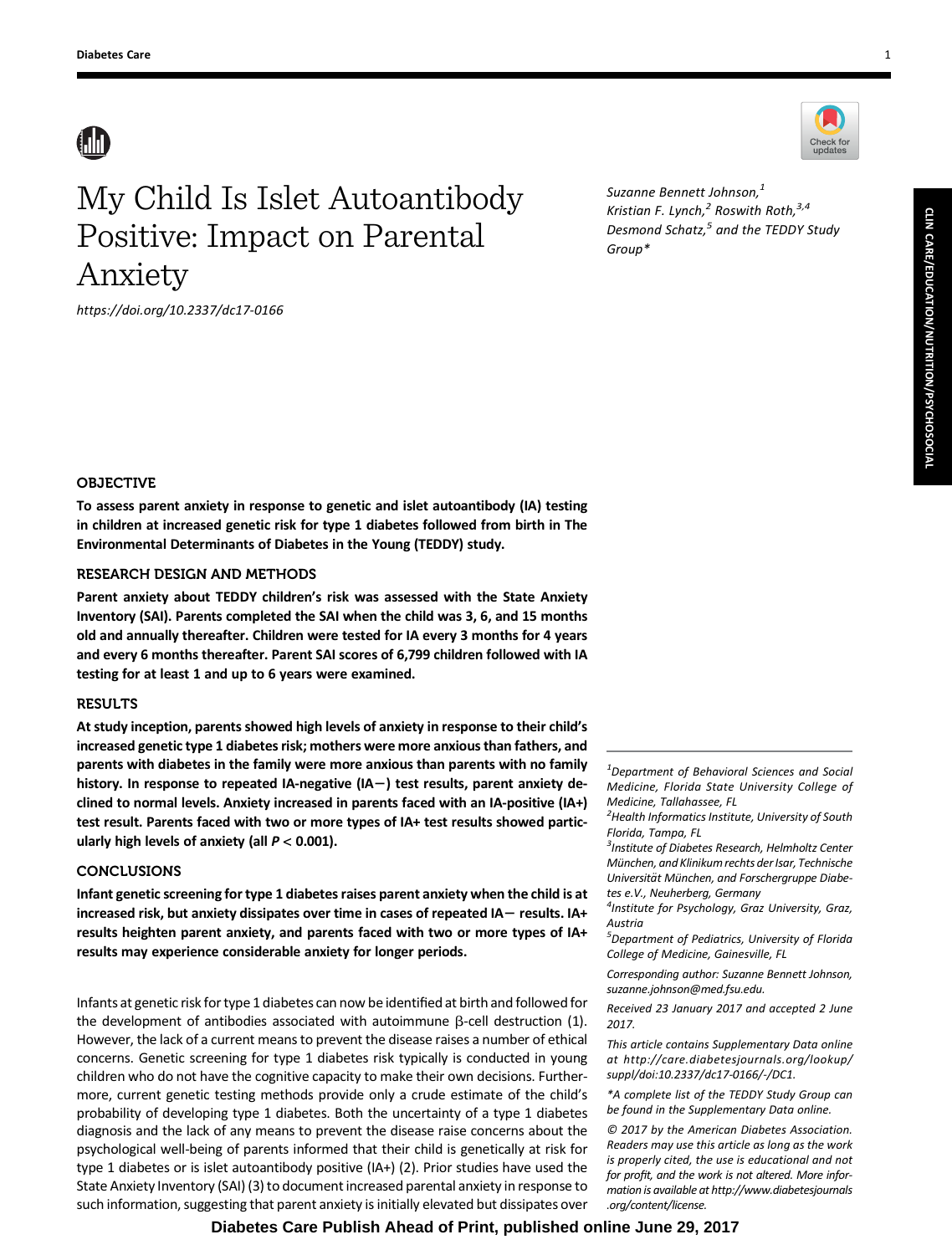time (2,4–7). However, most of these studies monitored anxiety over a relatively short time frame in a small number of parents, usually mothers, drawn primarily from populations with first-degree relatives (FDRs) with this disease. Only one prior study examined parent anxiety before and after a child's IA+ (or IA-negative  $[IA-]$ ) test result; the number of positive results was small ( $n = 22$ ), all were FDRs, and no long-term assessment of parent anxiety was done (6).

The Environmental Determinants of Diabetes in the Young (TEDDY) is an international observational cohort study to identify triggers of type 1 diabetes in genetically at-risk children identified at birth. Funded by the National Institutes of Health, TEDDY screened newborns for HLA-conferred type 1 diabetes genetic risk at sites in Finland, Germany, Sweden, and the U.S. Eligible babies were required to join TEDDY before 4.5 months of age and are followed until type 1 diabetes diagnosis or 15 years of age. Primary study outcomes include the development of persistent IA and type 1 diabetes (8).

The TEDDY study is in a unique position to examine the impact of childhood IA test results on parent anxiety because 1) it measures anxiety on multiple occasions, permitting assessment of parent anxiety before and after IA test results; 2) anxiety measures are obtained from both mothers and fathers; 3) large numbers of children have IA+ test results; 4) children come from the general population (GP) with no family history of type 1 diabetes as well as from FDR families; and 5) children come from four different countries. Such a robust data set permits us to examine the impact of IA test results across time and whether the impact differs for mothers versus fathers, for GP versus FDR families, and across countries. Furthermore, because TEDDY children's IA status is measured repeatedly, we were able to examine whether repeated IA+ results affects parent anxiety more severely than a single result.

## RESEARCH DESIGN AND METHODS

## The TEDDY Study

TEDDY was designed to identify triggers of type 1 diabetes in genetically at-risk children. More than 420,000 newborns were screened for type 1 diabetes– related HLA alleles at sites in Finland, Germany, Sweden, and the U.S.; 21,589 were identified as HLA eligible, and 8,676 joined TEDDY before 4.5 months of age. Most participants (89%) had no family history of type 1 diabetes. TEDDY children are seen every 3 months for 4 years and then every 6 months thereafter. At each visit, blood is drawn and dietary, life stressors, and illness records obtained. Questionnaires are used to assess participant psychological functioning. Parents are fully informed of their child's increased type 1 diabetes risk at study onset and of all subsequent IA test results. The TEDDY study was approved by each site's institutional review board.

## IA Testing

At each TEDDY visit, blood was drawn and tested for IAs to insulin (IAA), GADA, or insulinoma antigen 2 by radiobinding assay (9,10) at the Barbara Davis Center for Childhood Diabetes at the University of Colorado Denver (U.S. sites) or the University of Bristol in the U.K. (European sites). Both laboratories have previously shown high sensitivity and specificity (11) as well as concordance. A TEDDY child must have two consecutive positive test results for the same IA, confirmed in a second laboratory, to be considered as having persistent confirmed IA+ (12). A child with one type of persistent confirmed IA was classified as single persistent IA+. A child with two or more persistent confirmed IAs (e.g., IAA and GADA) was classified as multiple persistent IA+. The remaining children with a positive test result at only one visit or persistent but not confirmed in a second laboratory were classified as nonpersistent IA+.

## Reporting of Laboratory Results to Families

TEDDY children are tested for IA at each study visit. Negative results were reported to families by letter with a statement that the child's risk for type 1 diabetes had not changed. This letter also restated the child's increased genetic risk for type 1 diabetes, that IA may appear later, and that TEDDY will continue to test for IA at each study visit.

Any IA+ test result was reported by a telephone conversation with the parents and followed up with a letter. At the time of the first IA+ result, the parents were told that their child's risk of type 1 diabetes may have increased slightly but that positive test results sometimes return to normal levels, and the child's IA status will continue to be monitored at each study visit. In cases where the child's IA+ test result reverted to negative on subsequent testing, parents were told that IA test results often change over time and that a negative test result does not indicate a reduction in the child's risk for type 1 diabetes unless future tests findings are negative.

In cases where the child's test results were IA+ for a second time, the parents were informed that the child's risk for type 1 diabetes had increased and that out of 100 children with their child's IA test results, 15 will develop type 1 diabetes. Parents were told that the child's IA and blood glucose levels will continue to be monitored at each study visit.

In cases where the child had IA+ results for two or more types of IAs (e.g., IAA and GADA), the parents were told that the child's risk for type 1 diabetes had significantly increased and that out of 100 children with their child's test results, 50 will develop type 1 diabetes. The parents were provided with signs and symptoms of type 1 diabetes, encouraged to be in contact with the child's primary care physician, and asked to have the child take an oral glucose tolerance test every 6months as part of a regularly scheduled TEDDY visit to monitor the child for progression to type 1 diabetes.

#### Study Population

This study focused on parents of children who had been in the TEDDY study for at least 1 year and were followed with IA testing up to 6 years of age as of 31 October 2015 ( $N = 7,301$ ). We excluded children who had maternal antibodies or antibodies at enrollment ( $n = 262$ ). We also excluded children with  $IA-$  test results whose mothers did not complete at least one SAI ( $n = 17$ ) and children with IA+ results whose mothers did not complete at least one SAI before and after the child's IA+ result ( $n = 223$ ). From the remaining 6,799 children, three cohorts were created. Cohort 1 included parents of 5,985 children with only IA $-$  test results up to 6 years of age (5,985 mothers, 5,788 fathers). Cohort 2 comprised parents of 814 children with IA+ test results who had completed an SAI before and after the IA+ test result (814 mothers, 661 fathers). Cohort 3 included parents of 718 children with IA+ test results who were followed for 1–4 years after the child's initial IA+ test result (718 mothers, 651 fathers).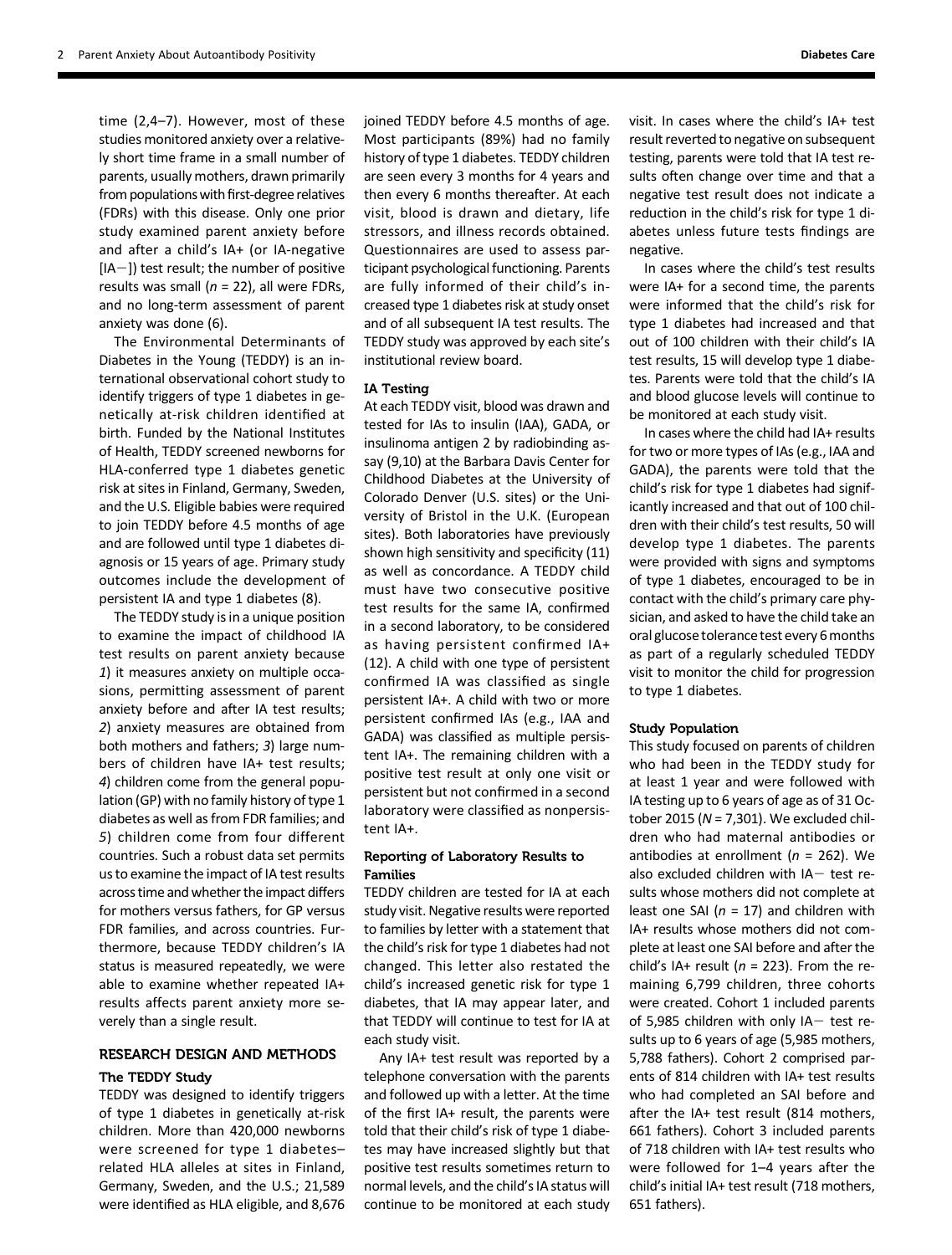### Measures

#### Demographic Variables

We included demographic variables previously found to be associated with parent SAI scores (13): country, GP/FDR status, ethnic minority status (U.S.: the TEDDY child's mother's first language is not English or the mother was not born in the U.S. or the child is a member of an ethnic minority group [yes/no]; Europe: the child's mother's first language or country of birth is other than that of the TEDDY country in which the child resides [yes/no]), parent age at the child's birth, parent education (primary education or high school, trade school or some college, graduated from college), marital status (married or living together versus single), and child's age and sex. Most of the study sample resided in the U.S. (41%), Sweden (31%), and Finland (22%), with a smaller number living in Germany (6%). Most were GP participants (91%). Approximately one-half of the sample was male (51%), and 15% were classified as an ethnic minority. Most parents were married (69%) or living together (27%). Mothers averaged 31 years of age at the TEDDY child's birth and were highly educated (25% some college or trade school, 56% graduated from college). Fathers were also highly educated (25% some college or trade school, 49% graduated from college).

## Parent Anxiety About Their Child's Type 1 Diabetes Risk

Parent anxiety was assessed with a 6-item measure adapted from the 20-item state component of the SAI (3,5,14). The SAI measures feelings of tension, anxiety, and nervousness at a single point in time and commonly is used to assess change in anxiety in various situations or across time (3,5,14–16). Because the SAI is a measure of anxiety at a single point in time, normative data are not available. However, studies that use the SAI for screening purposes have identified a score of  $>$ 40 as indicative of high anxiety (15,16). The SAI was given at the first TEDDY visit, at two subsequent visits when the child was 6 and 15 months of age, and annually thereafter. Parents were asked to respond to the SAI while thinking specifically about their child's risk for type 1 diabetes. The 6-item score was then converted to a total score comparable to the 20-item SAI score. The  $\alpha$ -coefficients for parent SAI scores in this sample were excellent (maternal

and paternal SAI  $\alpha \ge 0.89$ ). Parents with SAI scores  $>$ 40 were considered to be highly anxious.

## Parent Risk Perception Accuracy

Risk perception accuracy was assessed by the following item at the initial, 6-month, and 15-month study visit and annually thereafter: "Compared with other children, do you think of your child's risk for developing diabetes is (mark only one answer) -much lower, somewhat lower, about the same, somewhat higher, much higher." Parents answering much lower, somewhat lower, or about the same were classified as inaccurate, whereas parents answering somewhat higher or much higher were classified as accurate (17).

### Data Analytic Approach

Cohort 1 was used to examine the percentage of parents with a high SAI score  $(>40)$  at study inception; McNemar and  $\chi^2$  tests were used to calculate differences between mothers and fathers and between FDR and GP parents, respectively. Cohort 1 was also used to examine SAI scores over time in parents of children who had repeated  $IA-$  test results. Generalized estimating equations (GEEs) were used to test for significant differences in the rate of change in mean parental SAI scores over time. Cohort 2 was used to examine the change in SAI scores after parents first learned that their child was IA+. Because the SAI was administered annually after the child was 15 months of age, a post-IA+ SAI score could have been obtained a number months after the parent first learned of the child's IA+ test result. Dependent  $t$  tests were used to evaluate change in SAI scores before and after the first IA+ test result. However, to control for the time between the IA+ test result and the post-IA+ test result SAI score, linear regression was used to examine predictors of parent post-IA+ test SAI scores. Cohort 3 was used to examine the long-term impact of an IA+ test result. GEEs were used to examine predictors of mean SAI scores during the period of 1–4 years after learning that the child had an IA+ test result. By controlling for demographic factors, parent risk perception accuracy, the parent's SAI score after the child's first IA+ test result, and time since the first IA+ test result, we compared parent SAI scores of children with a single nonpersistent IA+ test result with parent SAI scores of children with single persistent and multiple persistent IA+ test results. All GEE models assumed an exchangeable correlation structure. The empirical-based estimates were compared with the model-based estimates to ensure that the working correlation was reasonable. Statistical analysis was performed by using SAS 9.4 software.  $P <$ 0.05 was considered significant unless otherwise stated.

## **RESULTS**

## Parent Anxiety at Study Onset

At study onset, 47% of mothers had high anxiety scores  $(>40)$ , and more FDR mothers had high scores than GP mothers (53% vs. 46%,  $\chi^2$  = 9.6; P = 0.002). Fewer fathers (34%) than mothers (47%) had high scores ( $\chi^2$  = 243.3; *P* < 0.0001), but FDR fathers were more likely to have high scores than GP fathers (45% vs. 33%,  $\chi^2$  = 28.1;  $P < 0.0001$ ).

## Impact of Repeated IA- Test Results on Parent Anxiety

Figure 1 provides the parent SAI scores across time for children who never had an IA+ test result for GP and FDR parents. For all cohorts, a significant decline was seen in SAI scores over time ( $P < 0.001$ ).

## Initial Impact of IA+ Test Results on Parent Anxiety

The pre- and post-SAI scores closest in time to parent notification of IA+ test results were selected for this analysis. A significant increase in SAI scores occurred for both mothers (mean increase 3.2,  $t = 11.8; P < 0.001$ ) and fathers (mean increase 2.5,  $t = 7.9$ ;  $P < 0.001$ ). This effect is illustrated in Fig. 2. We used multiple regression to examine predictors of post-IA+ SAI scores by controlling for demographic factors, time between IA+ test result and post-IA+ SAI score, and parent



Figure 1—Parent SAI scores across time for GP and FDR children with  $IA-$  test results.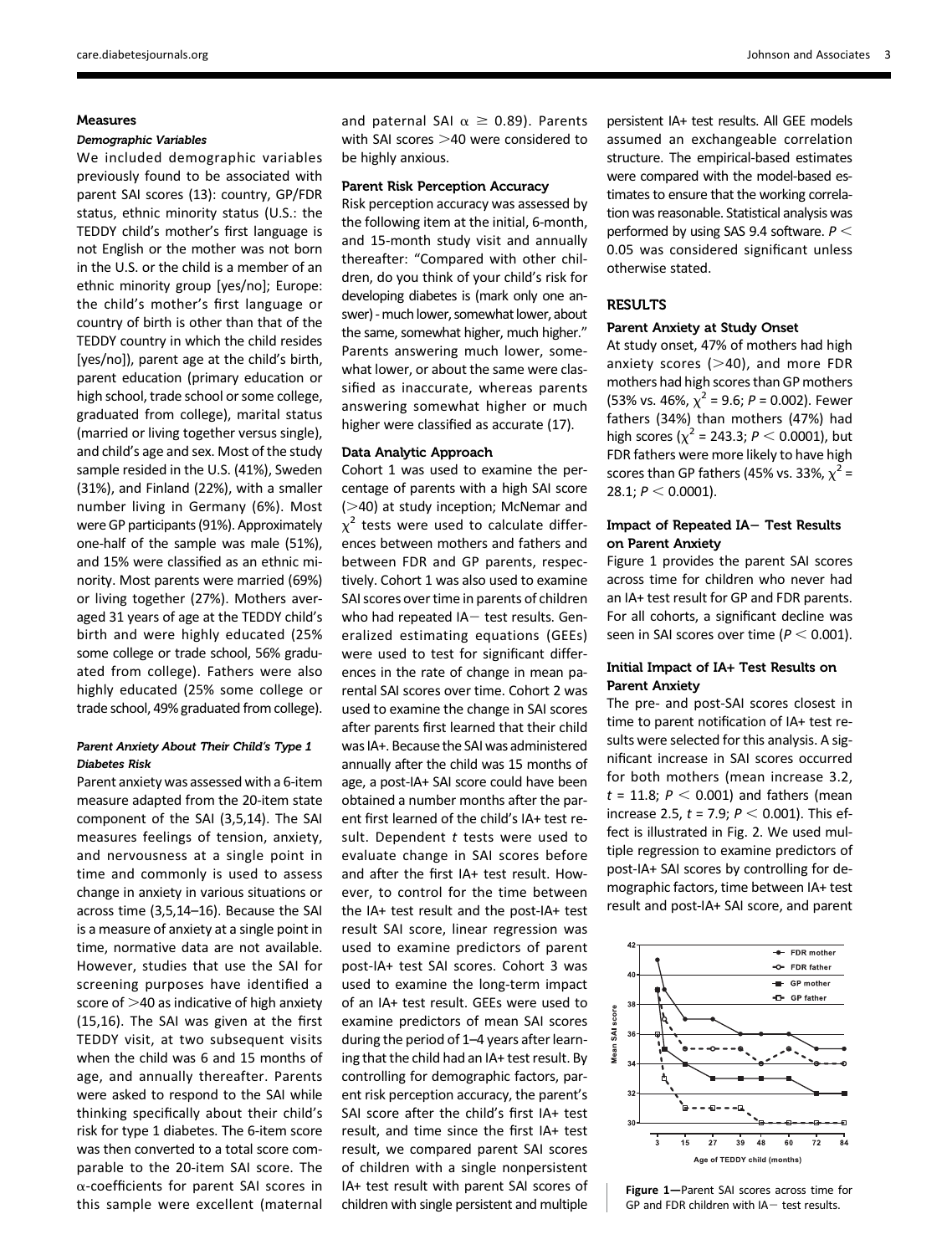

Figure 2—Parent SAI scores before and after a child's first IA+ test result.

SAI scores immediately before the IA+ test result. Parent pre-IA+ SAI score and risk perception accuracy were the only factors predicting post-IA+ SAI scores (all  $P < 0.001$ ) (Table 1). Parents with higher SAI scores before an IA+ test result showed higher SAI scores after an IA+ test result, and parents with more accurate perceptions of their child's type 1 diabetes risk showed higher SAI scores after an IA+ test result. Country and FDR/GP status were not significant predictors; elevations occurred in all countries and in both FDR and GP families.

## Long-Term Impact of IA+ Test Results on Parent Anxiety

In this analysis, we were interested in whether parents' SAI scores differed depending on whether their child had a single nonpersistent IA+ test result, a single persistent IA+ test result, or multiple

persistent IA+ test results. We controlled for other factors associated with a parent's SAI score (i.e., SAI score after the first IA+ test result, time between the initial IA+ test result and the time the SAI was obtained during the follow-up period, parent risk perception accuracy, demographic factors). The results were similar for both mothers and fathers. Higher SAI scores during the follow-up period were associated with higher SAI scores in response to the first IA+ test result ( $P < 0.0001$ ), the child being an ethnic minority (mothers only,  $P = 0.004$ ), living in the U.S. ( $P < 0.05$ ), and accurate parent perceptions of the child's type 1 diabetes risk ( $P < 0.0001$ ), whereas the longer the follow-up period, the lower the SAI score ( $P < 0.05$ ). With these factors controlled, a strong association existed between both single persistent ( $P = 0.008$ ) and multiple persistent ( $P < 0.0001$ ) IA+ test results and heightened maternal anxiety; paternal anxiety was strongly associated with multiple persistent IA+ results  $(P < 0.0001)$  (GEE results are provided in the [Supplementary Data](http://care.diabetesjournals.org/lookup/suppl/doi:10.2337/dc17-0166/-/DC1)). Figure 2 illustrates this effect. Parents of children with multiple persistent IA+ test results showed the highest levels of anxiety. More than one-half (57%) of these mothers had SAI scores  $>$ 40, indicating high levels of anxiety 1 year after their child's first IA+ test result, and 43% were still reporting very high scores 3 years later (Fig. 3A). Nearly one-half (44%) of these children's fathers also reported high anxiety 1 year after their child's first IA+ test result, and 34% were still reporting high levels of anxiety 3 years later (Fig. 3B).

## **CONCLUSIONS**

To our knowledge, TEDDY is the largest long-term study of the impact of genetic and IA testing in young children on their parents' anxiety about the child's type 1 diabetes risk. Many previous studies have used the SAI to assess parent anxiety in this population, but no study has reported follow-up periods longer than 1 year, and most have been limited to the assessment of an immediate or a short-term (4–6-month) impact (2). Furthermore, previous studies have focused primarily on mothers of FDR children (2), whereas TEDDY has long-term follow-up data from both GP and FDR children and from fathers as well as from mothers.

We found evidence of heightened anxiety in response to the news that the TEDDY child was at increased genetic risk for type 1 diabetes. Mothers were more affected than fathers, and FDR parents were more affected than GP parents. Overall, nearly one-half of TEDDY mothers and one-third of TEDDY fathers had high SAI scores when they first learned of their child's increased genetic risk for type 1 diabetes. However, SAI scores rapidly declined with repeated  $IA-$  test results. Although FDR parent SAI scores of children with  $IA-$  test results remained higher than those of GP parents of children with  $IA-$  results, GP parent SAI scores were comparable to those reported in other parent samples of healthy children (16,18–20).

Because of TEDDY's longitudinal design, we were able to monitor the impact of an IA+ test result on parent anxiety. The availability of SAI scores before and

|                                             |              | Mother  |                 |           |              | Father  |                 |         |  |
|---------------------------------------------|--------------|---------|-----------------|-----------|--------------|---------|-----------------|---------|--|
| Factor                                      | $\mathsf{n}$ | B       | 95% CI          | $P$ value | $\mathsf{n}$ | B       | 95% CI          | P value |  |
| Country                                     |              |         |                 |           |              |         |                 |         |  |
| U.S.                                        | 331          | 0.00    | Ref             |           | 264          | 0.00    | Ref             |         |  |
| Finland                                     | 160          | $-0.86$ | $-2.27$ to 0.55 |           | 155          | $-0.87$ | $-2.44$ to 0.69 |         |  |
| Germany                                     | 30           | 1.60    | $-1.16$ to 4.38 |           | 28           | 0.71    | $-2.26$ to 3.69 |         |  |
| Sweden                                      | 292          | 0.08    | $-1.09$ to 1.24 | 0.32      | 276          | $-0.20$ | $-1.55$ to 1.14 | 0.63    |  |
| Child has FDR relative with type 1 diabetes |              |         |                 |           |              |         |                 |         |  |
| <b>No</b>                                   | 694          | 0.00    | Ref             |           | 618          | 0.00    | Ref             |         |  |
| Yes                                         | 119          | 0.62    | $-0.87$ to 2.10 | 0.42      | 105          | 0.71    | $-1.00$ to 2.43 | 0.41    |  |
| SAI score before IA+ test result            | 813          | 0.76    | $0.71 - 0.82$   | < 0.0001  | 723          | 0.67    | $0.60 - 0.73$   | < 0.001 |  |
| Risk perception                             |              |         |                 |           |              |         |                 |         |  |
| Underestimate                               | 299          | 0.00    | Ref             |           | 365          | 0.00    | Ref             |         |  |
| Accurate                                    | 514          | 2.39    | $1.30 - 3.49$   | < 0.001   | 358          | 2.25    | $1.07 - 3.43$   | < 0.001 |  |

#### Table 1—Factors associated with parent SAI scores after parents were informed about their child's first IA+ test result

Child age, sex, and ethnic minority status; parent education and marital status; and time between IA+ test result and next available SAI survey were not associated with parent post IA+ test result SAI score. Ref, reference.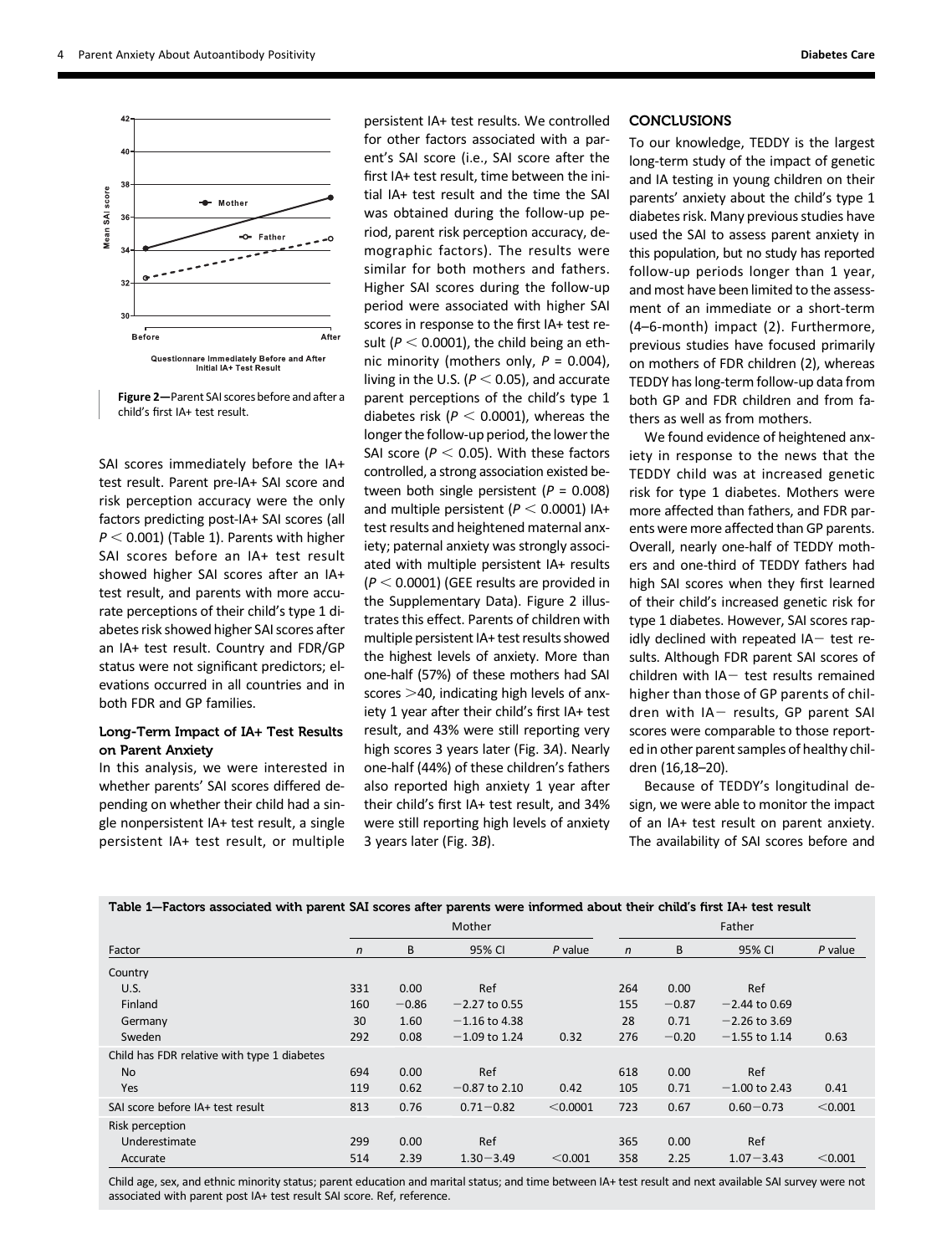

Figure 3—Mother (A) and father (B) SAI scores 1–4 years after a child's first IA+ test result.

after an IA+ test result is exceedingly rare in the published literature; we were able to find only one study that involved a very small sample of parents of children with IA+ test results (8). In TEDDY, we found that a child's initial IA+ test result significantly increased parent SAI scores. Parents with higher SAI scores before receiving an IA+ test result and parents with accurate perceptions of their child's type 1 diabetes risk showed greater increases in SAI scores. An increase in anxiety in response to an IA+ result is to be expected, and that more anxious parents and those with accurate perceptions of their child's type 1 diabetes risk would be most affected is not surprising. We found no country or GP/FDR differences in response to an IA+ test result, suggesting that all parents were affected in similar ways.

TEDDY is the first study to our knowledge to examine the impact of nonpersistent as well as single persistent and multiple persistent IA+ test results on parent anxiety over the long term (up to 4 years after the child's initial IA+ test result). We found that whether a parent came from a GP or an FDR family had no impact on long-term parent anxiety. Country and time also exhibited a minimal impact. Most important was the parents' level of anxiety in response to an initial IA+ test result, the accuracy of parent perception of the child's type 1 diabetes risk, and whether the child had multiple persistent IA+ test results. Parents with accurate perceptions of the child's type 1 diabetes risk, who were more anxious in response to the child's first IA+ test result, and who were faced with multiple persistent IA+ results

showed the highest levels of anxiety. TEDDY protocol requires that parents of children with multiple persistent IA+ test results be informed that their child's risk for type 1 diabetes has significantly increased and be provided signs and symptoms of type 1 diabetes. These parents are also encouraged to contact the child's primary care provider and to have the child begin oral glucose tolerance testing to monitor possible disease progression. Parent knowledge of the child's elevated risk of type 1 diabetes substantially increases parent anxiety. More than onehalf of mothers and nearly one-half of fathers of children with multiple persistent IA+ results had elevated SAI scores 1 year after the child's first IA+ test result. Although the number of parents with very high scores declined slightly over time, the average SAI scores among these parents remained high and are comparable with those reported by mothers of young children with type 1 diabetes (21) and parents of children with other chronic health conditions (19,20,22,23).

These parents' anxiety may be particularly acute not only because the child's type 1 diabetes risk is so high but also because the parent can do nothing to prevent the disease and the timing of actual diabetes onset is unknown. Unpredictable and uncontrollable stressors are some of the most difficult for humans to manage (24), and uncertainty often is the single greatest source of stress in parents of medically ill children (25). Parents of children genetically at risk for a disease often face similar levels of uncertainty. Genetic screening studies must be prepared to provide psychological support to parents whose child is at very high risk of developing type 1 diabetes. In response to these findings, TEDDY resources are being directed at improving parent understanding of the child's risk as well as at helping the parent to view monitoring the child for disease progression as a means of reducing unpredictability. Parents are actively encouraged to identify personal resources (e.g., the child's pediatrician, family members) who can help should the child develop type 1 diabetes, providing parents with confidence that they have needed support and resources in place. Finally, parents must be provided with a sense of hope that should their child develop type 1 diabetes, the child and family can manage the disease successfully, and the child can have a long and happy life.

Although a strength of TEDDY is its large multinational sample, parents who agree to join TEDDY may not represent the larger population of children at risk for type 1 diabetes. Many parents of children eligible for TEDDY did not join, and they differ from those who agreed to participate in important ways (26,27). In fact, mothers with accurate perceptions of their child's type 1 diabetes risk who were also highly anxious were more likely to leave TEDDY in the first year. Consequently, the impact of IA testing on TEDDY parents' anxiety as reported here may not accurately reflect the impact on other parents offered similar genetic and IA testing results.

Simply participating in TEDDY could also affect parent response to genetic and IA+ testing. Parents who have their TEDDY child continually monitored may respond differently to IA+ test results than parents who are presented with such results with no prior experience or preparation. TEDDY parents whose child develops type 1 diabetes possibly will respond to the diagnosis with less distress than typically occurs when a child's diagnosis is completely unexpected, but also possible is that a diagnosis of type 1 diabetes may overwhelm some parents already stressed by years of worry about their child. Ongoing studies in TEDDY will address this important issue. However, given the numerous ethical issues associated with genetic screening of children for disease risk where no means to prevent the disease is available, such screening programs should be limited to studies that carefully monitor participants' psychological well-being and provide